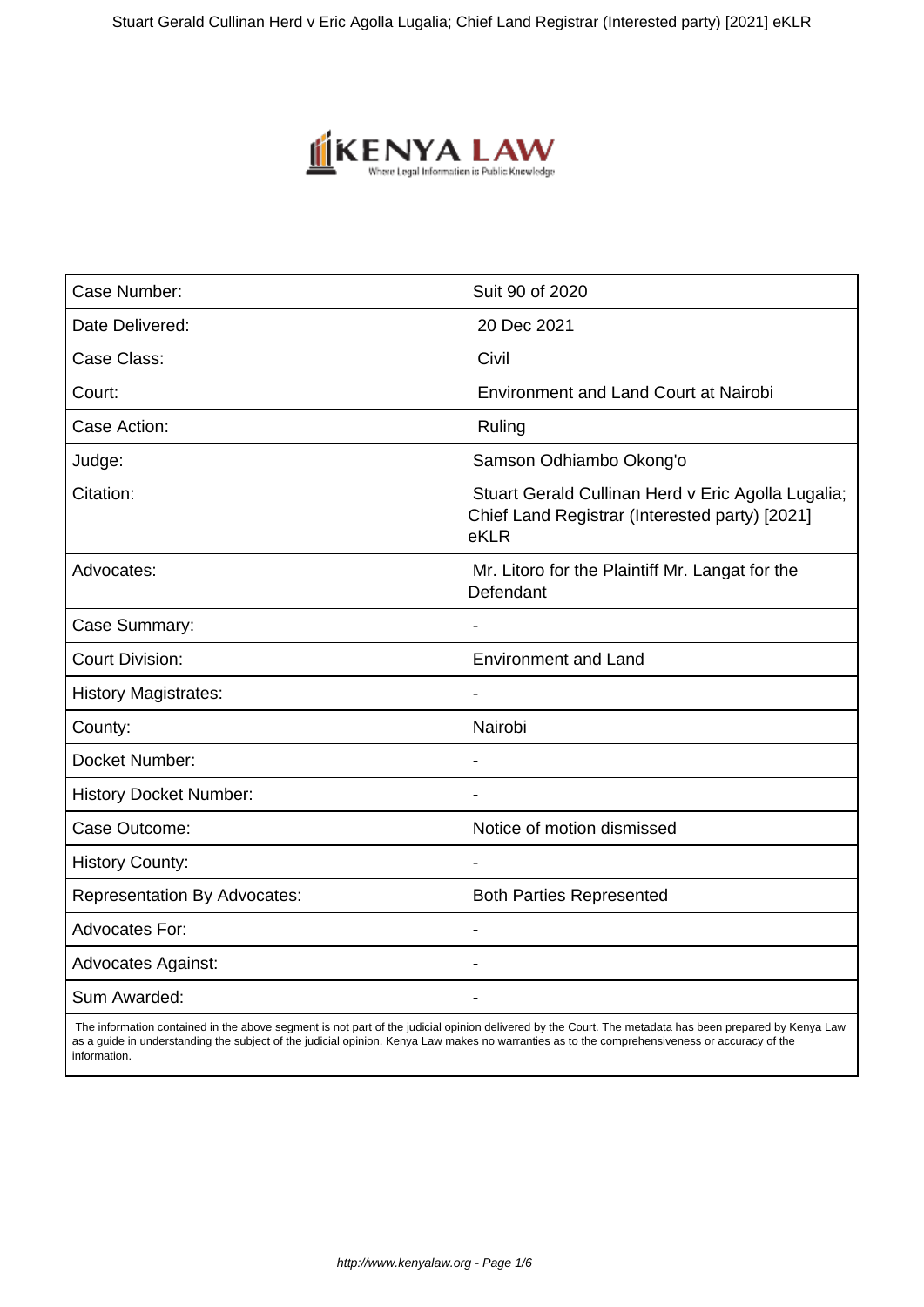#### **REPUBLIC OF KENYA**

#### **IN THE ENVIRONMENT AND LAND COURT AT NAIROBI**

#### **ELC SUIT NO. 90 OF 2020**

| VERSUS |  |  |
|--------|--|--|
|        |  |  |
|        |  |  |

#### **RULING**

What is coming up for ruling is a Notice of Motion application dated  $4<sup>th</sup>$  June 2020 by the Plaintiff (hereinafter referred to as "the Applicant") and a Notice of Motion application dated  $18<sup>th</sup>$  June 2020 by the Defendant (hereinafter referred to as "the Respondent"). In his application, the Applicant has sought the following orders;

a) That pending the hearing and determination of the suit, the Court be pleased to grant a temporary order of injunction restraining the Defendant (Respondent) whether by himself or through his servants, agents, employees, assigns or anybody claiming under him, pursuant to his instructions or whatsoever from entering, encroaching, trespassing, remaining on, using, damaging, wasting away and or in any way dealing or interfering in any manner with the Applicant's peaceful, quiet possession, enjoyment and use of the property known as L.R No. 1160/308 situated on Bogani Road, Karen in Nairobi (hereinafter referred to as "the suit property").

b) That the Officer in Charge of Karen Police Station to ensure the maintenance of law and order in the enforcement of the above court orders.

c) That costs of the application be in the cause.

The Applicant's application was brought on the following main grounds;

1) The Applicant is and was at all material times the registered owner of the suit property.

2) From the time the Applicant acquired the suit property, the Applicant has been in quiet, uninterrupted and peaceful physical possession thereof.

3) On  $17<sup>th</sup>$  May 2020, the Respondent without any colour of right or proof of ownership attempted to trespass on the suit property but was repulsed.

4) On  $27<sup>th</sup>$  May 2020, the Respondent invaded the suit property in the company of police officers from Hardy Police Station and arrested the Applicant's security guards who were later released unconditionally upon the Applicant's production of his Certificate of Title.

5) Despite existence of official searches dated  $7<sup>th</sup>$  May 2020 and 29<sup>th</sup> May 2020 showing the Applicant as the registered owner of the suit property, the Respondent threatened and intended to invade/trespass on the suit property.

6) The Applicant was apprehensive that unless the application was heard and the orders sought granted, the Respondent would unless restrained by the Court invade the suit property and render the current suit nugatory.

The Application was supported by the affidavit and supplementary affidavit sworn by the Applicant. In his affidavit sworn on 3<sup>rd</sup>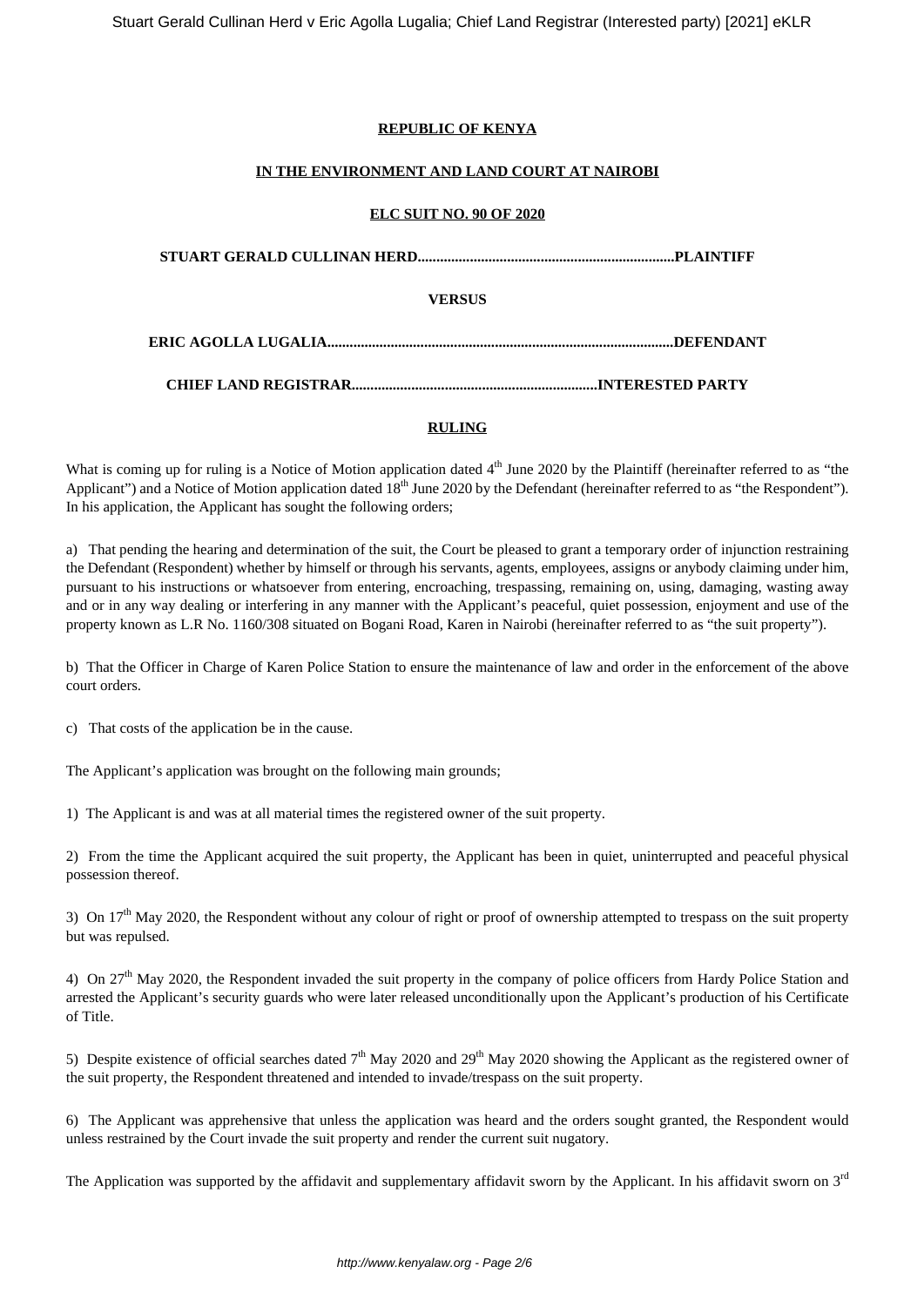June 2020, the Applicant stated that he conducted historical due diligence on the suit property before purchasing it. He stated that the suit property was first registered in the name of CMC Holdings Limited. CMC Holdings Limited sold the property to one, Cheryl Jean Sonnichesen deceased who became the registered owner of the suit property on 9<sup>th</sup> May 2006. The deceased lived on the suit property until her death. On 23<sup>rd</sup> April 2019, the Applicant acquired the suit property from one, Linda Benvenito who was the administratrix of the estate of Cheryl Jean Sonnichesen who was also living on the suit property after Cheryl Jean Sonnichesen's death.

On  $17<sup>th</sup>$  May 2020, his security guards informed him that an unidentified person had sought ingress onto the suit property. The Applicant called his business partner Mr. Satyan Patel (Mr. Patel) who went to the suit property in the company of police officers. They met the Respondent who claimed to be the owner of the suit property but did not produce any title documents to substantiate the claim. On  $27<sup>th</sup>$  May 2020, the Applicant's security guards were arrested but unconditionally released after Mr. Patel showed the police officers a copy of the Applicant's Certificate of Title for the suit property. On 29<sup>th</sup> May 2020 and 30<sup>th</sup> May 2020, Mr. Patel lodged a complaint against the Respondent at Karen Police Station and at the DCI Headquarters - Land Fraud Department respectively.

In his supplementary affidavit filed on  $7<sup>th</sup>$  July 2020, the Applicant stated that the Respondent was relying on illegal ownership documents. He contended that by a letter dated  $25<sup>th</sup>$  June 2020, the Chief Land Registrar confirmed to his advocates that the search dated 4<sup>th</sup> July 2019 (which is part of the annexures to the Applicant's supporting affidavit) was genuine while the transfer, title and other documents annexed to the Respondent's replying affidavit were not genuine and did not form part of the Chief Land Registrar's records. Additionally, the Applicant's advocate contacted Sonye Ondari Advocate who purportedly executed the transfer between the Respondent and the purported seller of the suit property to the Respondent, Jonathan Kipkemboi Toroitich. The said advocate denied his signature on the said transfer as well as the purported address of his office and rubber stamp. The said advocate stated that neither the Respondent nor the said Jonathan Toroitich were known to him. Additionally, the said advocate stated that he could not have executed the said transfer in Nairobi as he practices in Kisii. The said advocate recorded a statement with the DCI - Land Fraud Department. The Applicant stated further that officers from the Lands Office who purportedly issued the Respondent with a Search Certificate dated  $24<sup>th</sup>$  March 2015 and a letter dated  $22<sup>nd</sup>$  May 2020 recorded statements denying their signatures thereon and also denying issuing the same. The Applicant also contended that the letter dated  $22<sup>nd</sup>$  May 2020 that is part of the Respondent's exhibits was suspicious as it did not disclose the signatory's employment number.

The Applicant casted doubt on the Respondent's argument that he purchased the suit property from Jonathan Toroitich on  $17<sup>th</sup>$ March 2015 and that the said Jonathan Toroitich had been the registered owner of the property since  $26<sup>th</sup>$  October, 2010. The Applicant contended that the suit property had been occupied by Cheryl Jean Sonnichesen (hereinafter referred to as "the deceased") since 9<sup>th</sup> May 2006 when she was registered as proprietor until her death on  $25<sup>th</sup>$  October 2015. He stated that Linda Benvenito who was the administratrix of the estate of the deceased took possession of the suit property immediately after the deceased's death and lived there until December 2018 when she gave the Applicant possession. The Applicant stated that Linda Benvenito told him that neither she nor the deceased were aware of any transfer of the suit property to the said Jonathan Toroitich or to the Respondent. The Applicant stated that this position was confirmed by Dr. Willy Mutunga, a friend and lawyer for the deceased who had acted for the deceased in the purchase of the suit property.

The Applicant contended that there was no reasonable explanation as to how the Respondent and the said Jonathan Toroitich could have been the registered proprietors of the suit property during the deceased's lifetime and occupancy as well as Linda Benvenito's occupancy without any licence or tenancy agreement allowing such occupancy. Further, the Respondent did not claim that there was trespass on the suit property even though the deceased's requiem mass was conducted on the suit property in full public glare.

#### The Respondent's case:

The Respondent filed a replying affidavit on 19<sup>th</sup> June 2020 in which he stated as follows: The Applicant was misleading the court as to the ownership of the suit property. The Respondent was the registered owner of the suit property having bought the same in 2015. He had been renting out the suit property to different tenants until June 2019 when the suit property fell vacant. At all material times he had security guards on the suit property. When Covid-19 hit Kenya, two of his guards were outside of Nairobi and could not travel to the suit property because of the cessation of movement orders. On or around 15<sup>th</sup> May 2020, he visited the suit property and found different guards manning the gate. They threatened to harm him. On 17<sup>th</sup> May 2020 he visited the suit property again and was roughed up by the said guards. The agents/representatives of the Applicant soon arrived and claimed that the Applicant was the owner of the suit property. They however failed to produce ownership documents.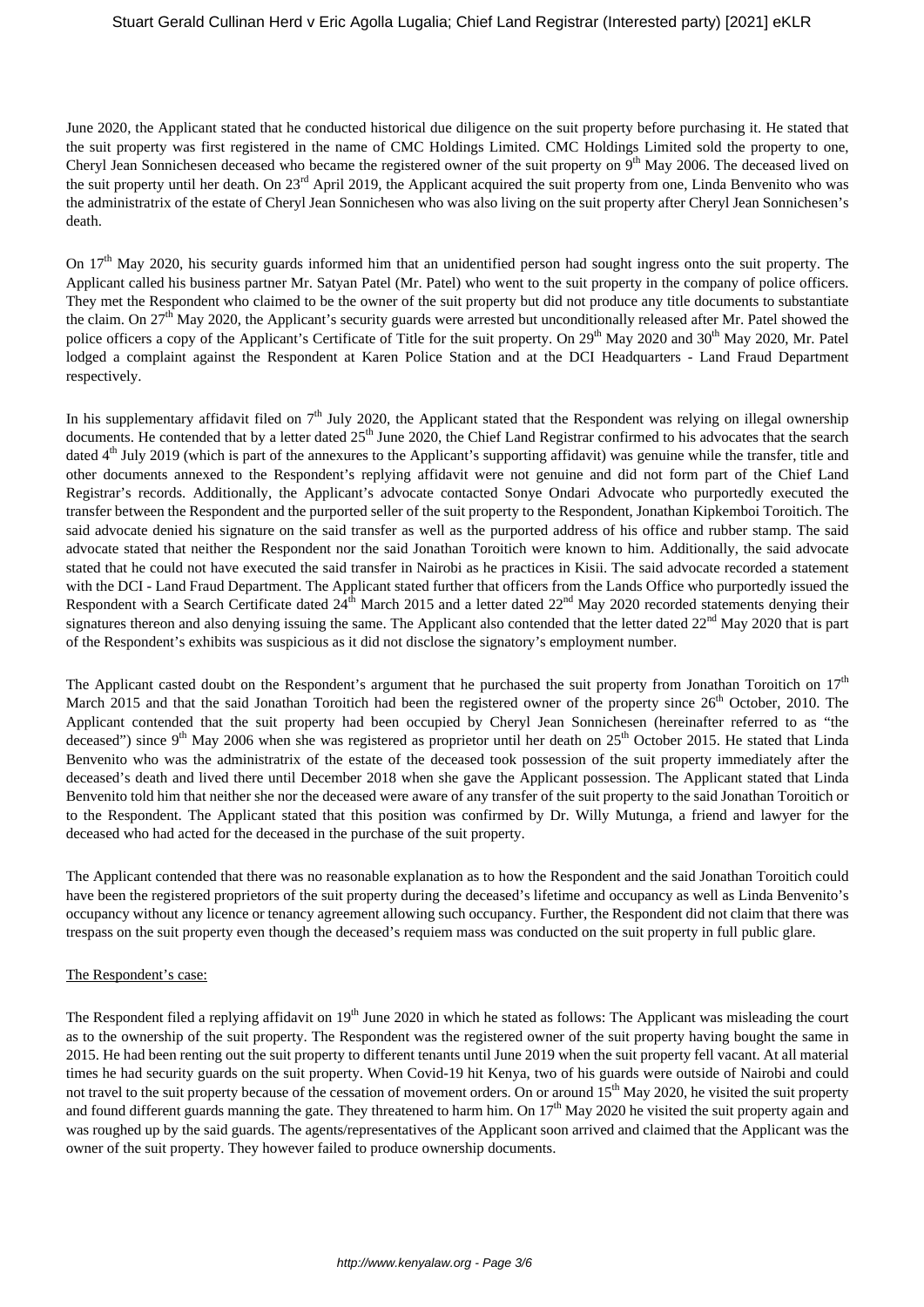The Respondent contended that the Applicant's ownership documents are fraudulent. He contended that he made a complaint to the DCI Regional Office who wrote a letter to the Registrar of Lands to confirm ownership of the suit property. The Registrar of Lands wrote back to the DCI on 22<sup>nd</sup> May 2020 confirming that he (Respondent) was the legal registered owner of the suit property. He stated that the searches relied on by the Applicant when scrutinized show different deed plan numbers making them fraudulent. He contended further, that a copy of the title document relied upon by the Applicant was not a copy of the original title but a copy normally kept at the Lands Registry as it had markings and writings on the face of it.

In conclusion he contended that the Applicant concealed material information such as transfer documents. The Respondent urged the court to dismiss the application as granting the same would lead to a miscarriage of justice.

The Respondent filed a further affidavit on  $3<sup>rd</sup>$  November 2020 in which he reiterated the contents of his replying affidavit the contents of which I have highlighted above. He maintained that the documents presented to court by the Applicant were fraudulent. The Respondent contended that the Applicant should not be granted an injunction as he has not come to equity with clean hands.

#### The Respondent's Application:

Together with his replying affidavit, the Respondent filed a Notice of Motion application dated 18<sup>th</sup> June 2020 seeking the setting aside and/or variation of the interim exparte orders that the court had granted to the Applicant on 5<sup>th</sup> June 2020. The application was brought on the grounds that the court was misled into granting the said orders. The Respondent contended that the Applicant misrepresented to the court that he was the owner of the suit property and that he was in possession thereof. The Applicant contended that he was the registered owner of the suit property and that he was at all material times in possession thereof. The Respondent reiterated the contents of his affidavit and further affidavit in reply to the Applicant's application in support of his application.

The Applicant opposed the application through a replying affidavit sworn on  $30<sup>th</sup>$  July, 2020 in which he reiterated the contents of his affidavit and supplementary affidavit in support of his application.

#### The submissions:

The court ordered that the two applications be heard together by way of written submissions. The Applicant filed his submissions on 7<sup>th</sup> July 2020 while the Respondent did not file submissions. The Applicant argued that the application satisfied the legal and evidential threshold for grant of an injunction set out in the cases of Giella *y* Cassman Brown Co. Ltd. [1973] E.A. 358 and Board of Governors Afraha High School & another *v* Kenya Commercial Bank [2004] eKLR. The Applicant submitted that he had established a prima facie case with a probability of success against the Respondent. The Applicant argued that he had established that he was the legal owner of the suit property and that the Respondent's claim to the suit property was tainted by fraud, forgery and illegalities. The Applicant cited Tinga Traders Limited *v* Patrobas Owino [2016] eKLR, Taib Ali Taib *v* Ahmed Fuad Amir & 6 others [2014] eKLR, George Desmond Kweyama *v* Francis Mburu Kimani & Another [2020] eKLR and submitted that the Respondent's title was likely to be declared a nullity. On the issue whether the Applicant would suffer irreparable harm if the injunction was not granted, the Applicant relied on the cases of Tinga Traders Limited (Supra) and Joseph Siro Mosioma *v* Housing Finance Company of Kenya & 3 others [2008] eKLR and submitted that since the Applicant had established a bona fide title, denial of an injunction would cause loss that could not be compensated by an award of damages. Additionally, the Applicant argued that damages would not be an adequate remedy if the Respondent trespassed onto his property and evicted him. On the third limb of the conditions set out in Giella *v* Cassman Brown (Supra), the Applicant relied on the case of Tinga Traders Limited (supra) and submitted that the balance of convenience would tilt in favour of the Applicant against the Respondent who was trying to further illegalities.

#### Determination:

As I have mentioned earlier, I have two applications before me. The first application is by the Applicant in which he is seeking an injunction which if granted would confirm the interim ex parte orders of injunction that were granted on 5<sup>th</sup> June 2020. On the other hand, the Respondent is seeking an order discharging the said interim orders of injunction that were granted on  $5<sup>th</sup>$  June 2020. What this means is that if I grant the Applicant's application, the Respondent's application will stand dismissed while if the Applicant's application fails, the Respondent's application would succeed.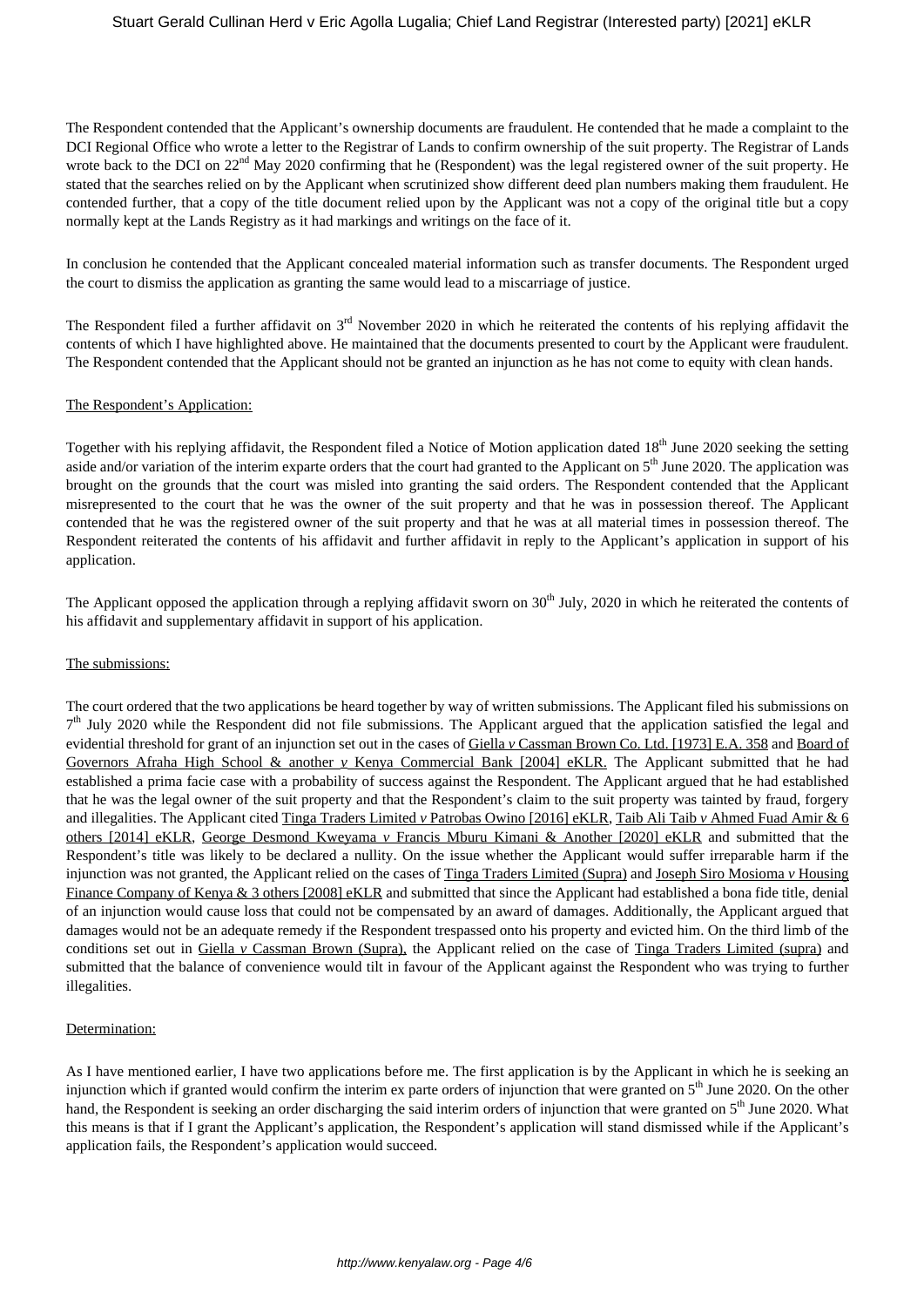The principles upon which this court exercises its discretion in applications for interlocutory injunction are now well settled. In Giella *v* Cassman Brown & Co. Ltd. (supra), it was held that:

**The conditions for the grant of an interlocutory injunction are now, I think, well settled in East Africa. First, the Plaintiff must show a prima facie case with a probability of success. Secondly, an interlocutory injunction will not be normally granted unless the Plaintiff might otherwise suffer irreparable injury which would not adequately be compensated by an award of damages. Thirdly, if the court is in doubt, it will decide an application on the balance of convenience.** 

In Nguruman Limited *v*. Jan Bonde Nielsen & 2 Others [2014] eKLR the Court of Appeal adopted the definition of a prima facie case that was given in Mrao Limited *v*. First American Bank of Kenya Limited & 2 Others [2003] KLR 125 and went further to state as follows:

**"The party on whom the burden of proving a prima facie case lies must show a clear and unmistakable right to be protected which is directly threatened by an act sought to be restrained, the invasion of the right has to be material and substantive and there must be an urgent necessity to prevent the irreparable damage that may result from the invasion. …All that the court is to see is that on the face of it the person applying for an injunction has a right which has been threatened with violation…The applicant need not establish title it is enough if he can show that he has a fair and bona fide question to raise as to the existence of the right which he alleges. The standard of proof of that prima facie case is on a balance or, as otherwise put on a preponderance of probabilities. This means no more than that the court takes the view that on the face of it, the applicant's case is more likely than not to ultimately succeed."** 

I am satisfied that the Applicant has established a prima facie case with a probability of success against the Respondent. Since there are two titles for the suit property one held by the Applicant and the other by the Respondent I am not able at this stage to determine which of the titles is genuine and which one is fraudulent. From the material before me however, I find it more probable that the Applicant is the lawful owner of the suit property. The Land Registry has confirmed that the documents evidencing title held by the Applicant in respect of the suit property are genuine. The Applicant has placed sufficient evidence showing that the Respondent has never been in occupation of the suit property and that it was the Respondent who attempted to trespass on the suit property.

In my view the Respondent did not answer the issues raised in the Applicant's supplementary affidavit satisfactorily in his further affidavit. The Respondent did not respond to the Applicant's claim that Sonye Ondari Advocate who purportedly witnessed the transfer of the suit property by Jonathan Toroitich to the Respondent had denied witnessing the document. The Respondent did not also respond to the Applicant's claim that the transfer, title and certificates of searches held by the Respondent were disowned by the Land Registry. The Respondent also failed to demonstrate that he was at any time in possession of the suit property. The Respondent did not also respond to the claim that the instrument of transfer that was allegedly executed in his favour by Jonathan Toroitich was after investigations by the police found to be a forgery and that the same was the subject of an ongoing criminal case. I am satisfied that the Applicant has established an arguable case against the Respondent.

I am also satisfied that the Applicant is likely to suffer irreparable harm if the injunction sought is not granted. The Respondent has a parallel title whose validity has been brought into question. If the orders sought are not granted, the Respondent may sell the suit property thereby putting the same beyond the reach of the Applicant.

Due to the foregoing, I am satisfied that the Applicant has satisfied the conditions for grant of the orders of injunction sought. I wish to add that even if I was not satisfied that the Applicant has a prima facie case against the Respondent, I would have still issued an order for the maintenance of the existing status quo on the suit property pending the hearing of the suit. The property has two titles. There are accusations and counter accusations by the parties regarding the validity of each other's titles. Each is accusing the other of fraud. The issues raised cannot be determined by the court on affidavit evidence. In Ougo and Another *v* Otieno [1997] KLR 364, it was held that:

#### **"the general principle is that where there are serious conflicts of facts, the trial court should maintain the status quo until the dispute has been decided at the trial."**

The upshot of the foregoing is that the Applicant's application dated  $4<sup>th</sup>$  June 2020 has merit and is for granting. On the other hand, the Respondent's application dated  $18<sup>th</sup>$  June 2020 fails and is for dismissal.